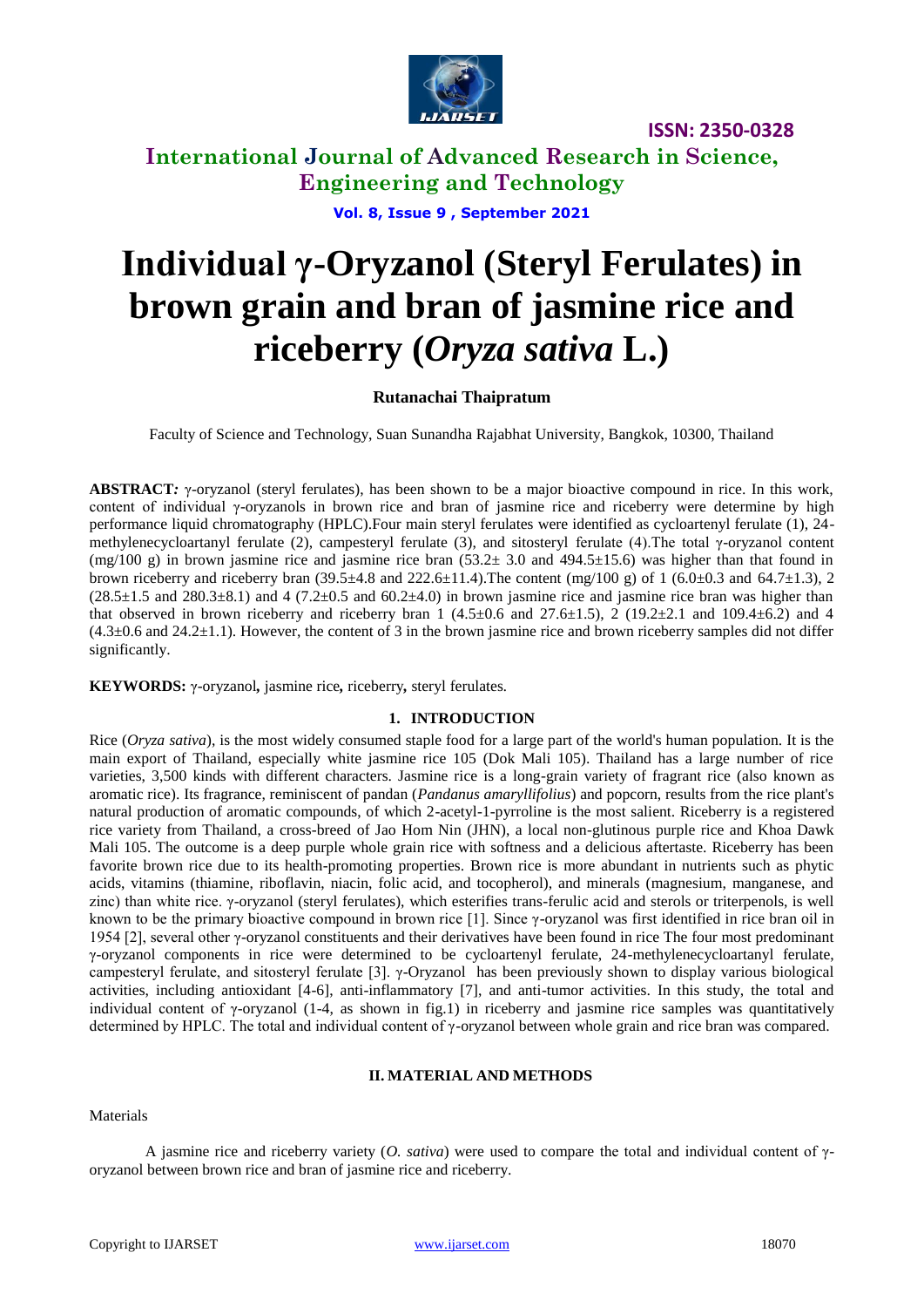

## **International Journal of Advanced Research in Science, Engineering and Technology**

**ISSN: 2350-0328**

### **Vol. 8, Issue 9 , September 2021**

### Chemicals

The γ-oryzanol mixture was purchased from Sigma-Aldrich Co., Ltd. HPLC grade acetonitrile (MeCN), methanol were purchased from Merck Co., Ltd.

Extraction of γ-oryzanol from brown rice and bran

The γ-oryzanol of brown rice and bran were extracted according to the method described by Xu and Godber [8], with slight modifications. Briefly, the brown rice and bran were ground. The brown rice and bran powder (1 g) were placed in a thermostable screw cap test tube, and n-hexane (9 mL) and ethanol (EtOH, 1 mL) were added. The mixture was then sonicated for 5 min. After extraction using a heating block at 70  $\degree$ C for 30 min, the mixture was centrifuged at 3000 rpm and cooled to 15 °C.

HPLC analysis of γ-oryzanol

Individual γ-oryzanol in brown rice was qualitatively and quantitatively analyzed using a photodiode array (PDA) HPLC system (Ultimate 3000, Thermo Scientific) operating at wavelengths ranging from 190 to 800 nm according to the modified method described by Xu and Godber [8], with slight modifications. Individual steryl ferlates (γ-oryzanol) were separated on anODS-Hypersil column (4.6 mm  $\times$  250 mm, 5 um). Elution was achieved by using a solvent mixture of MeOH /MeCN 35:65 ( $v/v$ ) as the mobile phase and the flow rate was 1.0 mL/min.

#### **III. RESULTS AND DISCUSSIONS**

To quantify the γ-oryzanol content in brown rice and rice bran, the g-oryzanol fraction obtained from commercial γ-oryzanol mixture and rice extract were analyzed by HPLC at an analytical scale. The four main peaks were detected at retention times of 14.79 (peak 1), 16.04 (peak 2), 17.04 (peak 3), 19.64 (peak 4) min on the HPLC chromatogram (Fig. 2-3).



Fig. 1 Chemical structures of the steryl ferulates identified from the commercial γ-oryzanol mixture and rice extract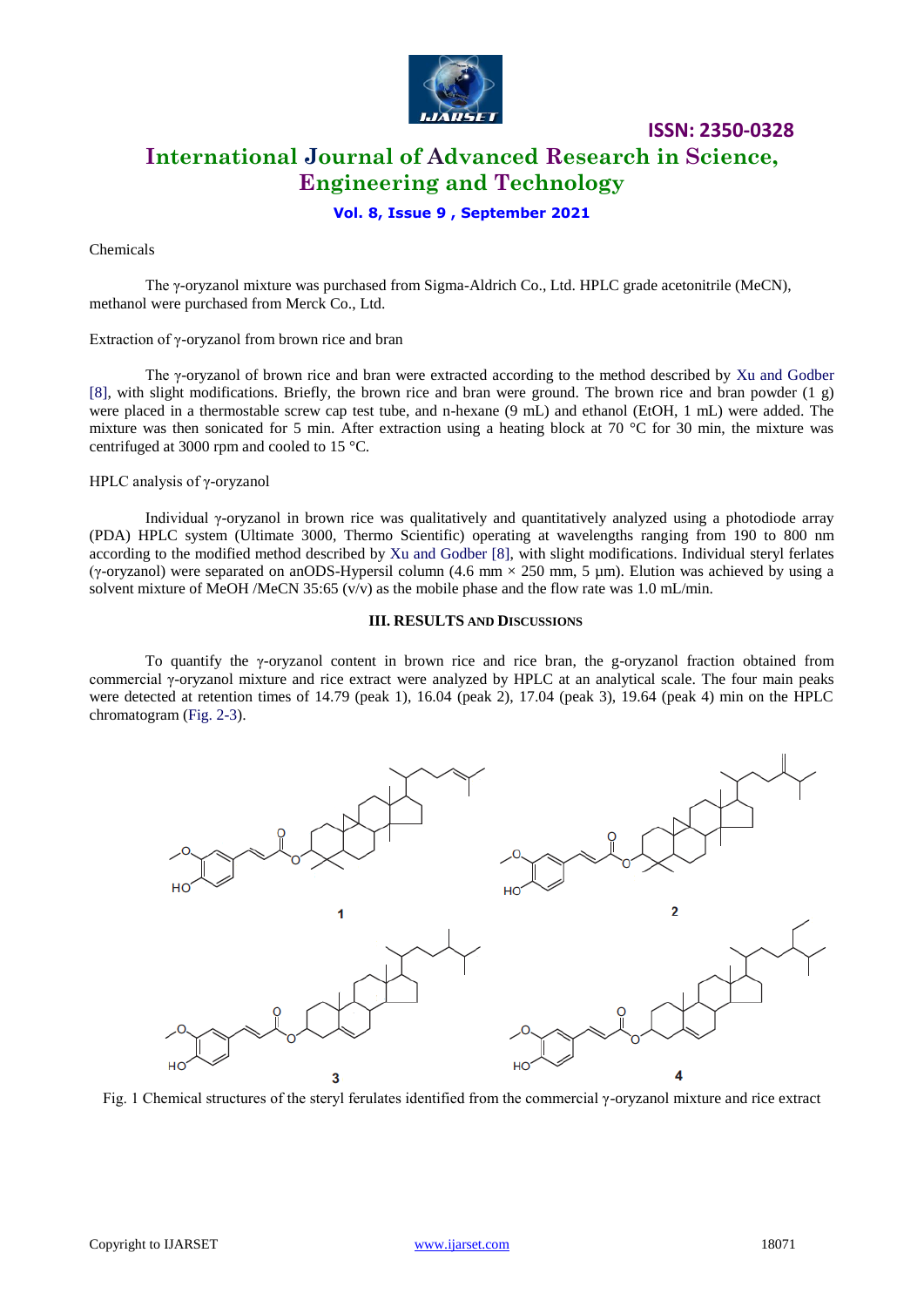![](_page_2_Picture_0.jpeg)

## **International Journal of Advanced Research in Science, Engineering and Technology**

**ISSN: 2350-0328**

![](_page_2_Figure_2.jpeg)

![](_page_2_Figure_3.jpeg)

Individual γ-oryzanols (1-4) in brown rice and bran of jasmine rice and riceberry were quantitatively analyzed by HPLC. In the present study, fig. 4 shows the content of compound 1 (mg/100 g) were as follows: jasmineRB (64.72  $\pm$  1.31) > riceberryRB (27.67  $\pm$  1.60) > jasmine (6.09  $\pm$  0.31) > riceberry (4.51  $\pm$  0.64).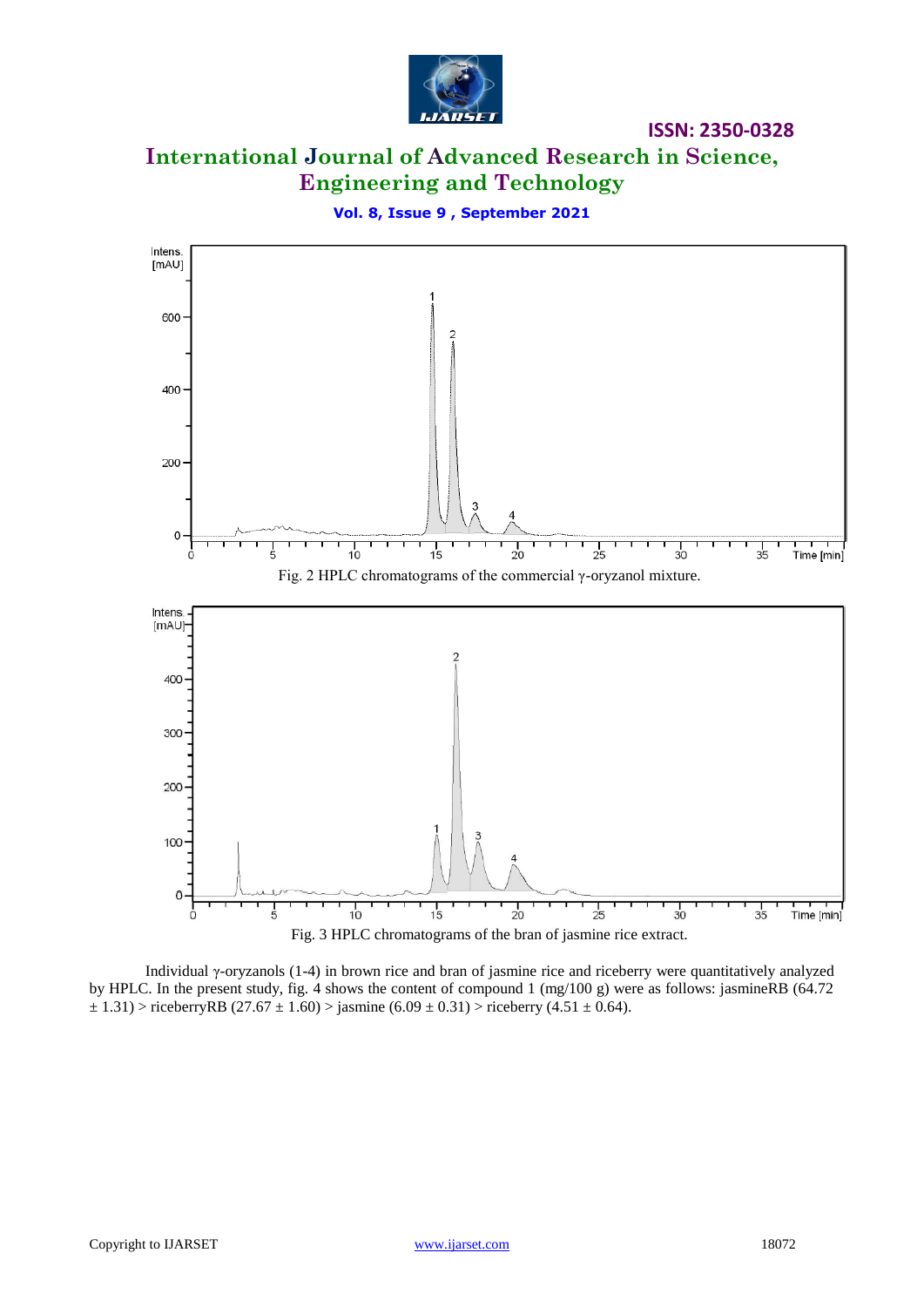![](_page_3_Picture_0.jpeg)

## **International Journal of Advanced Research in Science, Engineering and Technology**

**ISSN: 2350-0328**

**Vol. 8, Issue 9 , September 2021**

![](_page_3_Figure_3.jpeg)

compound 1

Fig. 4 The amount of compound 1 in brown rice and rice bran of riceberry (riceberryRB) and jasmine (jasmineRB). Data points shown are averages of three measurement  $\pm$  SE

Fig. 5 shows the content of compound 2 (mg/100 g) were as follows: jasmineRB (280.36  $\pm$  8.15) > riceberryRB  $(109.46 \pm 6.25)$  > jasmine  $(28.57 \pm 1.53)$  > riceberry  $(19.22 \pm 2.19)$ .

![](_page_3_Figure_7.jpeg)

Fig. 5 The amount of compound 2 in brown rice and rice bran of riceberry (riceberryRB) and jasmine (jasmineRB). Data points shown are averages of three measurement  $\pm$  SE

Fig. 6 shows the content of compound 3 (mg/100 g) were as follows: jasmineRB (89.26  $\pm$  3.50) > riceberryRB (61.29  $\pm$  $3.18$ ) > riceberry (11.48 ± 1.43) > jasmine (11.39 ± 0.73).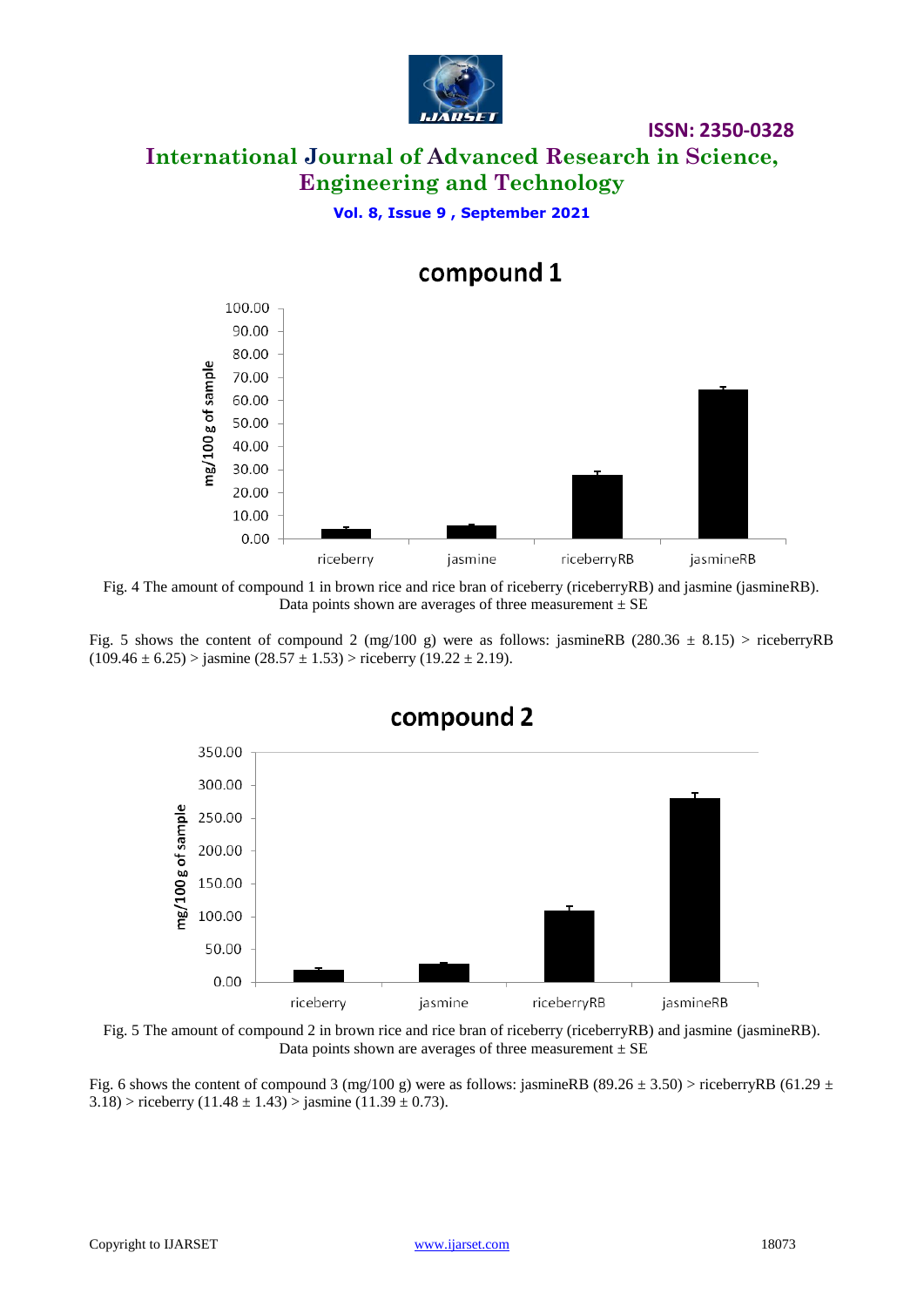![](_page_4_Picture_0.jpeg)

### **ISSN: 2350-0328**

## **International Journal of Advanced Research in Science, Engineering and Technology**

**Vol. 8, Issue 9 , September 2021**

![](_page_4_Figure_4.jpeg)

## compound 3

Fig. 6 The amount of compound 3 in brown rice and rice bran of riceberry (riceberryRB) and jasmine (jasmineRB). Data points shown are averages of three measurement  $\pm$  SE

Fig. 7 shows the content of compound 4 (mg/100 g) were as follows: jasmineRB (60.21  $\pm$  4.03) > riceberryRB (24.24  $\pm$ 1.18) > jasmine  $(7.22 \pm 0.55)$  > riceberry  $(4.34 \pm 0.68)$ .

![](_page_4_Figure_8.jpeg)

compound 4

Fig. 7 The amount of compound 4 in brown rice and rice bran of riceberry (riceberryRB) and jasmine (jasmineRB). Data points shown are averages of three measurement  $\pm$  SE

### **IV. CONCLUSION**

The content of individual γ-oryzanols in brown rice and bran of jasmine rice and riceberry were determine by high performance liquid chromatography (HPLC).Four main steryl ferulates were identified as cycloartenyl ferulate (1), 24 methylenecycloartanyl ferulate (2), campesteryl ferulate (3), and sitosteryl ferulate (4).The total γ-oryzanol content  $(mg/100 g)$  in brown jasmine rice and jasmine rice bran (53.2 $\pm$  3.0 and 494.5 $\pm$ 15.6) was higher than that found in brown riceberry and riceberry bran (39.5 $\pm$ 4.8 and 222.6 $\pm$ 11.4). The content (mg/100 g) of 1 (6.0 $\pm$ 0.3 and 64.7 $\pm$ 1.3), 2  $(28.5\pm1.5 \text{ and } 280.3\pm8.1)$  and 4  $(7.2\pm0.5 \text{ and } 60.2\pm4.0)$  in brown jasmine rice and jasmine rice bran was higher than